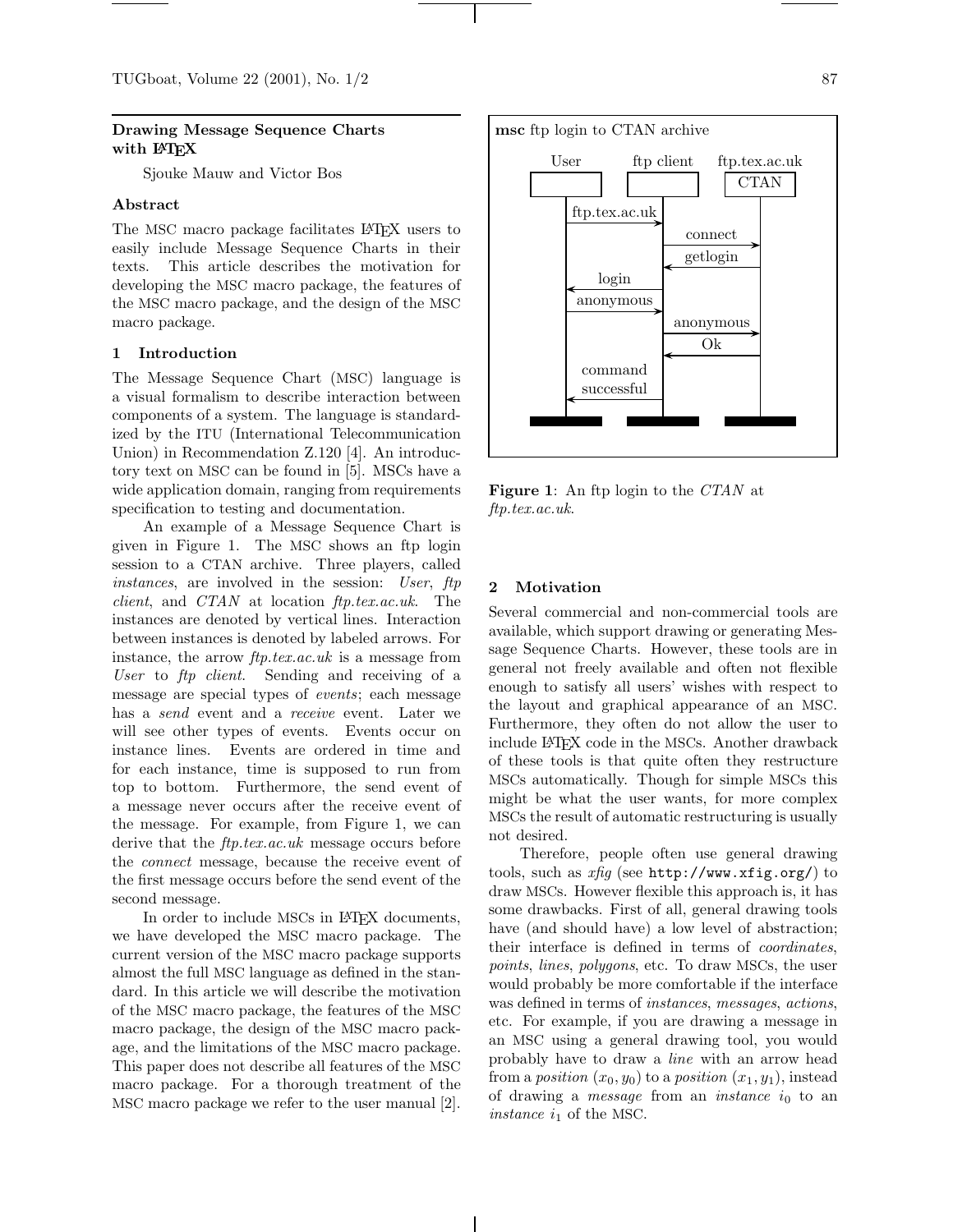Another drawback of using general drawing tools is that they usually do not provide libraries of MSC symbols. Therefore, if you have to draw many MSCs, it will take much effort to get a set of consistent looking MSCs. Furthermore, if you want to change a parameter of the MSCs, e.g., the width of the instance head symbols, you would probably have to edit all MSCs manually.

For these reasons, we developed the MSC macro package for LAT<sub>EX</sub>. The macros in the package enable a textual representation of an MSC in a LAT<sub>EX</sub> source document. By compiling the LAT<sub>EX</sub> document into PostScript, a graphical representation of the MSC is generated.

The design requirements for the MSC macro package were:

- 1. The package should follow the ITU standard with respect to shape and placement of the symbols of an MSC.
- 2. The interface of the package should be at the right level of abstraction.
- 3. There should only be a limited amount of automatic restructuring and layout of the MSCs.
- 4. The appearance of (sets of) MSCs should be configurable by an appropriate set of parameters.
- 5. The MSC macro package should run on standard LAT<sub>F</sub>X distributions.

#### **3 User interface**

In this section we will briefly describe the user interface of the MSC macro package. We will do this by giving examples and showing the LAT<sub>EX</sub> code that produced the examples.

**MSC environment** MSCs are drawn in the msc environment. The syntax of this environment is \begin{msc}[titlepos]{title} ... \end{msc}. The title of the MSC is defined by the title parameter. The optional parameter titlepos determines the position of the title. By default it is l (left aligned). Other possible values are c (centered) and r (right aligned).

# **Instances** Instances are declared with the \declinst[\*]{nn}{an}{in}

command. The starred version produces a *fat instance* which will not be discussed in this paper. The nn parameter defines a *nickname* of the instance. Nicknames identify instances and are used to draw messages and events. The an parameter defines the *above name* of the instance. This is the text to be placed above the instance head symbol (the rectangle at the top of an instance). The in parameter

defines the *inside name* of the instance. This is the text to be placed inside the instance head symbol. Both the inside name and the above name may be empty.

#### **Messages** Messages are drawn with the \mess[pos]{txt}{s}{r}[offset]

command. The optional pos parameter defines the position of so-called *self messages*: messages from an instance to itself. The default value of pos is l (to the left of the instance) and another possible value is  $\mathbf r$  (to the right of the instance). The  $\mathsf{txt}$ parameter defines the label of the arrow representing the message. The s parameter is the nickname of the instance on which the send event occurs, i.e., the nickname of the sender. The r parameter is the nickname of the instance on which the receive event occurs, i.e., the nickname of the receiver. The optional parameter offset defines the number of levels the receive event is shifted vertically with respect to the send event. Levels are discussed in the next paragraph. Offsets are useful if two instances send messages to each other and then wait for the messages to be received. For example, Figure 2 shows messages *a* and *b* between instances *i* and *j*. The receive event of message *a* occurs after the send event of message *b* and vice versa. Both messages have  $offset = 2$  in order to place the receive events two levels below the send events.

**Levels** The height of an msc environment is determined by the number of *levels* and a fixed amount of vertical space above and below the first and last level, respectively. Levels are created by the \nextlevel[num] command. The optional parameter denotes the number of levels to be added; its default value is 1. Levels are used to order events in time. Recall that time runs from top to bottom, i.e., it runs from higher levels to lower levels. Events in the same level are drawn at equal vertical distance from the top of the MSC. The send event of a message will always be drawn in the current level. The receive event of a message can be drawn in another level using the offset parameter of the \mess command. Note that levels are not part of the MSC language, they are just an implementation means to draw MSCs.

Using the commands described so far, we can generate the MSC of Figure 1. The LATEX input to generate that MSC is given below. The length \instdist, used in the last \mess command, defines the distance between instances of an MSC and is one of the parameters to configure the MSC macro package. Here, it is used to create a \parbox that is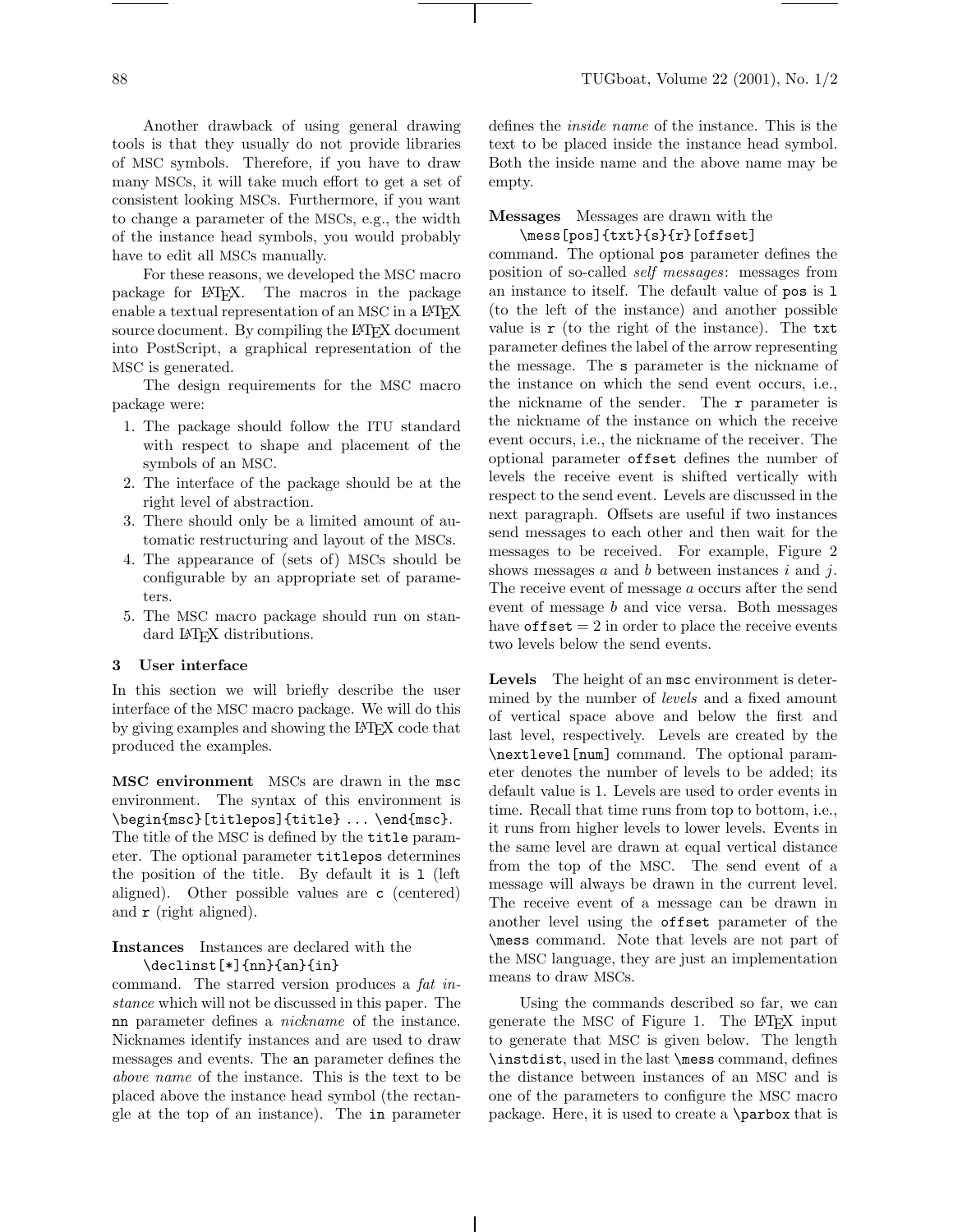

Figure 2: Using non-zero message offsets.

15% smaller than the distance between the instances of the MSC.

```
\begin{figure}[htb]
\begin{center}
```

```
\begin{msc}{ftp login to CTAN archive}
\declinst{usr}{User}{}
\declinst{ftp}{ftp client}{}
\declinst{ctan}{ftp.tex.ac.uk}{CTAN}
```

```
\mess{ftp.tex.ac.uk}{usr}{ftp}
\nextlevel
\mess{connect}{ftp}{ctan}
\nextlevel
\mess{getlogin}{ctan}{ftp}
\nextlevel
\mess{login}{ftp}{usr}
\nextlevel
\mess{anonymous}{usr}{ftp}
\nextlevel
\mess{anonymous}{ftp}{ctan}
\nextlevel
\mess{Ok}{ctan}{ftp}
\nextlevel[2]
\mess{\parbox[b]{.85\instdist}
  {\centering command successful}}{ftp}{usr}
```
\end{msc} \end{center} \end{figure}

**Actions** Actions are events that can be used to model internal activity of a particular instance. Actions are defined with the \action{txt}{nn} command. The txt parameter defines the text to be placed inside the action symbol. The nn parameter is the nickname of the instance that executes the action. The action will be drawn at the current level with its top aligned with send events at the same level.

For example, suppose *CTAN* has to do some computations in order to determine if the anonymous login is allowed. The computation could be modeled by a *check* action, as depicted in Figure 3. The L<sup>AT</sup>EX code for the MSC of Figure 3 is:

```
\begin{msc}{Action}
\declinst{ftp}{ftp client}{}
\declinst{ctan}{ftp.tex.ac.uk}{CTAN}
\nextlevel
\mess{anonymous}{ftp}{ctan}
\nextlevel
\action{Check}{ctan}
\nextlevel[2]
\mess{Ok}{ctan}{ftp}
\end{msc}
```


**Figure 3**: An MSC with an action.

**Regions** Another way to model internal activity, or inactivity, is by using *regions*. Regions are defined by the \regionstart{regtype}{nn} and the \regionend{nn} commands. The regtype parameter defines the type of the region: activation,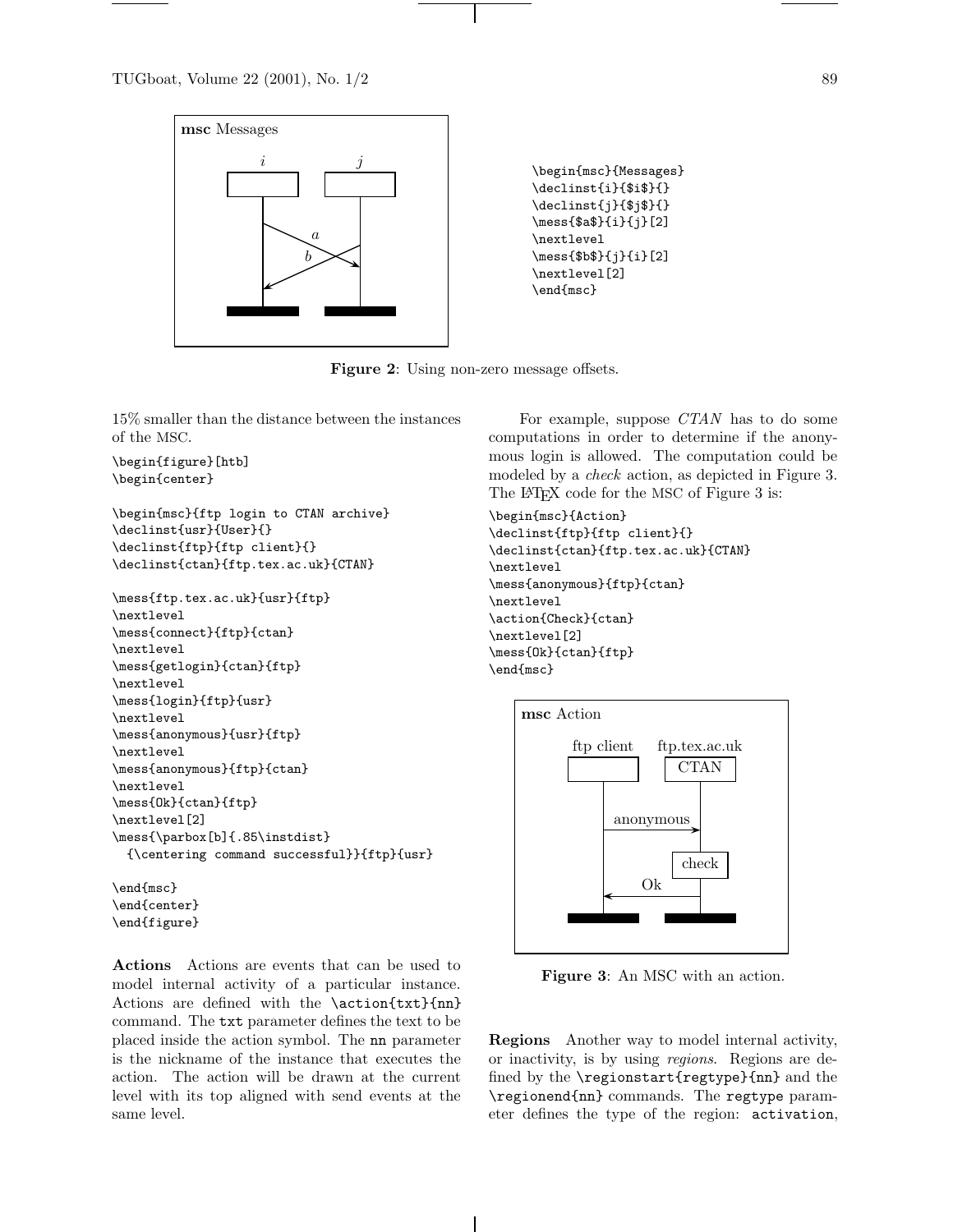coregion (which will not be discussed in this paper), or suspension. The nn parameter is the nickname of the instance on which the region should be drawn. If an instance is active, e.g., doing some computations, this can be modeled by an *activation region*. If an instance is inactive, e.g., waiting for results, this can be modeled by a *suspension region*. For example, the computation of the *CTAN* could be modeled by an activation region. Furthermore, the *ftp client* is inactive during this computation, which could be modeled by a suspension region. Figure 4 shows the resulting MSC. The LATEX code for the MSC of Figure 4 is:

```
\begin{msc}{Regions}
\declinst{usr}{User}{}
\declinst{ftp}{ftp client}{}
\declinst{ctan}{ftp.tex.ac.uk}{CTAN}
\regionstart{activation}{ftp}
\mess{anonymous}{usr}{ftp}
\nextlevel
\regionstart{suspension}{ftp}
\regionstart{activation}{ctan}
\mess{anonymous}{ftp}{ctan}
\nextlevel[2]
\mess{Ok}{ctan}{ftp}
\regionend{ctan}
\regionstart{activation}{ftp}
\nextlevel
\mess{\parbox[b]{.85\instdist}
  {\centering command successful}}{ftp}{usr}
\regionend{ftp}
\end{msc}
```
Note that the space between the activation region of the *ftp client* and the *anonymous* message from the *ftp client* to *CTAN* is very small. In the next paragraph we will show how redefining one of the MSC *parameters* can increase this space.



**Figure 4**: An MSC with activation and suspension regions.

**MSC parameters** The MSC macro package has almost 30 parameters to change the layout of MSCs. For example, the width of instances, the distance between instances, the distance between the head symbols and the MSC frame, and the width and height of action symbols can all be changed. These parameters are represented by the LAT<sub>EX</sub> lengths \instwidth, \instdist, \topheaddist, \actionwidth, \actionheight, respectively. For instance, in the MSC of Figure 4, the distance between the instances should be slightly bigger, in order to increase the space between the activation region of the *ftp client* and the *anonymous* message from the *ftp client* to *CTAN*. Figure 5 shows the same MSC, but now the distance between instances is increased by  $10\%$ . The LAT<sub>EX</sub> code for this MSC is the code for Figure 4 in which just after the line \begin{msc}{regions} the line \setlength{\instdist}{1.1\instdist} is included.



**Figure 5**: An MSC with larger distance between instances.

The location where an MSC parameter is changed in the LATEX source document determines its effect. Since the MSC parameters are normal  $\Delta M$ FX macros or  $\Delta M$ FX lengths, the normal  $\Delta M$ FX scoping rules for these entities apply. For example, if a length parameter is changed outside any LAT<sub>EX</sub> environment, its effect is visible for all msc environments defined after the change. However, if it is changed inside an msc environment, its effect is only visible for that MSC.

Since there are many parameters to configure the MSC macro package, there are three predefined parameter settings to generate small, normal, or large MSCs. The command \setmscvalues{parset}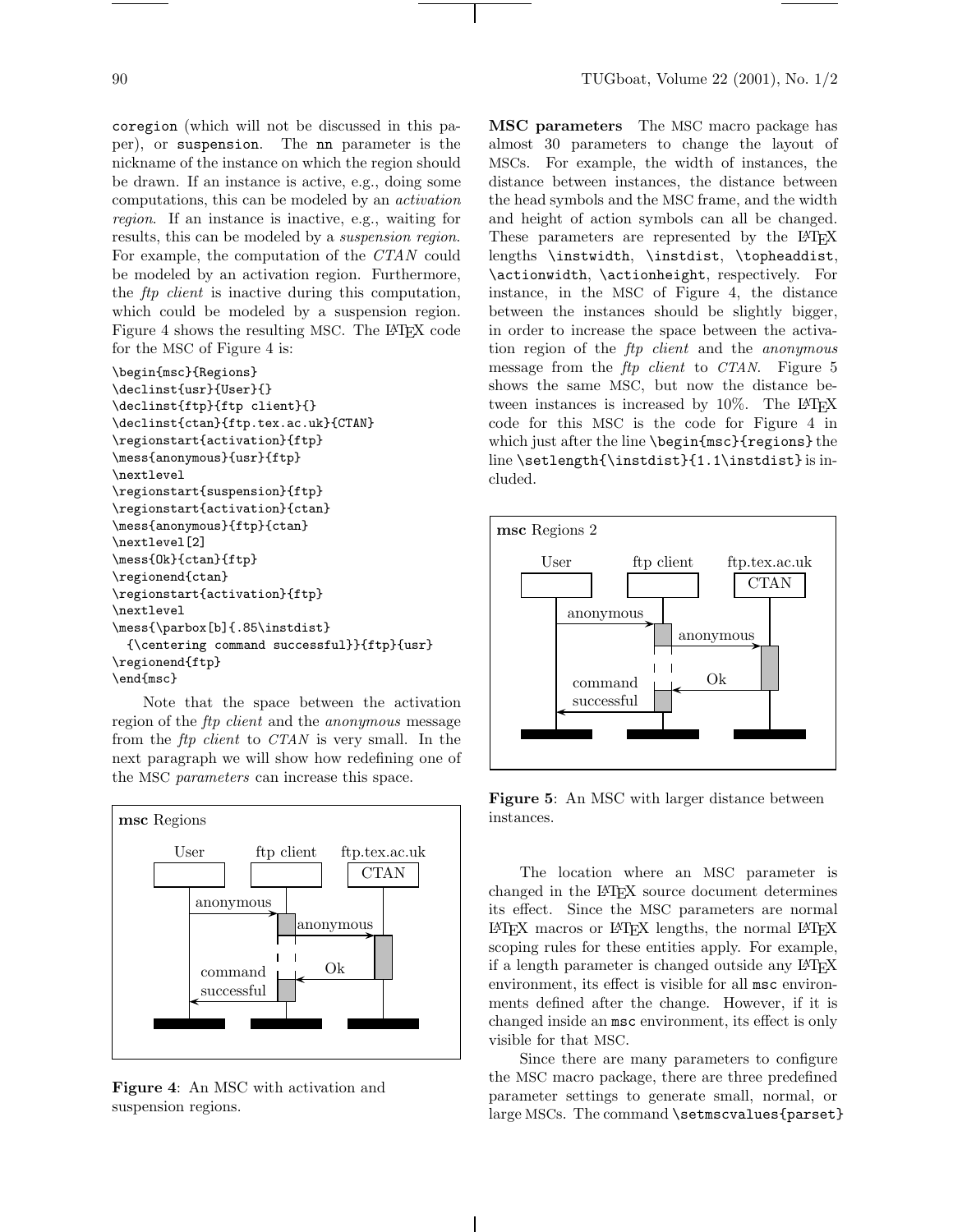can be used to change the selected parameter settings. The parset parameter should be small, normal, or large. The default setting is normal.

#### **4 Implementation**

In this section we will describe some aspects of the implementation of the MSC macro package.

**Drawing MSCs** In general, and as shown by the examples of the previous sections, an MSC consists of a number of vertically oriented instances that are connected by horizontally oriented messages. So, the width of an MSC is related to the number of instances and the height of an MSC is related to the number of (ordered) messages. Based on this observation, there are several implementations possible.

To define the width of an MSC, we could use an additional parameter of the msc environment. However, this strategy has some drawbacks. First of all, an extra parameter, the horizontal position, is required to declare instances. Furthermore, this parameter probably changes whenever a new instance is added to the left of an existing instance. Finally, the user should calculate the value of this parameter carefully in order to get evenly spaced instances.

Therefore, we chose to compute the width of an MSC based on the number of instances declared by the user and the, user definable, \instdist length that defines the distance between instances. This decision does not violate requirement 3 of Section 2, no automatic structuring and layout, since the number of instances is under control of the user. Furthermore, the user can adjust the space to the left of the first instance and the space to the right of the last instance by redefining the length parameter \envinstdist.

The messages are partially ordered based on the relative position of their send and receive events on instances. We could have decided to provide commands to order the events and then let the package compute the final layout of the MSC. However, apart from the fact that this computation is not trivial, this strategy fails with respect to requirement 3: no automatic structuring and layout.

Another strategy is to use an extra parameter of the msc environment to define the vertical size of an MSC. There are several drawbacks to this approach. First of all, the vertical size has to be computed. Secondly, commands to draw messages, actions, regions, etc., should have one or more additional parameter to indicate the vertical position at which they should be drawn. Finally, if a new message is to be added somewhere in the MSC, the vertical placement parameter of commands below the new message should probably be updated.

Therefore, we chose to only provide a command, \nextlevel, to advance the current height of the MSC. By increasing the current height between two messages, the partial order can be defined. Furthermore, one can easily add new messages to the MSC at any vertical position without having to change parameters of existing messages.

These decisions resulted in an msc environment in which the MSC is drawn in a top-left bottom-right fashion.

**Nicknames** As explained above, the MSC macro package uses nicknames to identify instances. If an instance is declared, the following attributes are associated to its nickname:

- The inside name,
- The above name.
- The width of the instance line,
- A flag indicating if it is a normal or a fat instance,
- The left, center, and right *x*-position of the instance,
- The *y*-position from which this instance still has to be drawn,
- The style of the instance line, and
- The style of the region of the instance.

The \declinst command defines the attributes using the following TEX code pattern:

# \expandafter\def

\csname inst\attrnickname\\endcsname

 $\{\langle value \rangle\}$  where  $\langle attribute$  is the concatenation of the attribute, e.g., abname (above name), and the nickname and where  $\langle value \rangle$  is the value of the attribute. For instance, the declaration

\declinst{usr}{User}{}

defines the following commands:

\instabnameusr, \instinnameusr,

- \instbarwidthusr, \instisfatusr, \instxposusr,
- \instlxposusr, \instrxposusr, \instyposusr,
- \instlinestyleusr, and \instregionstyleusr.

For each instance attribute, there is an internal command to read the value of the attribute. For example, to read the value of the above name of instance usr, one should use \msc@instabname{usr}. For some attributes, like the current *y*-position, there is a command to change the value of the attributes. For example, to change the *y*-position of instance usr to the value y, one could use \msc@setinstypos{usr}{y}.